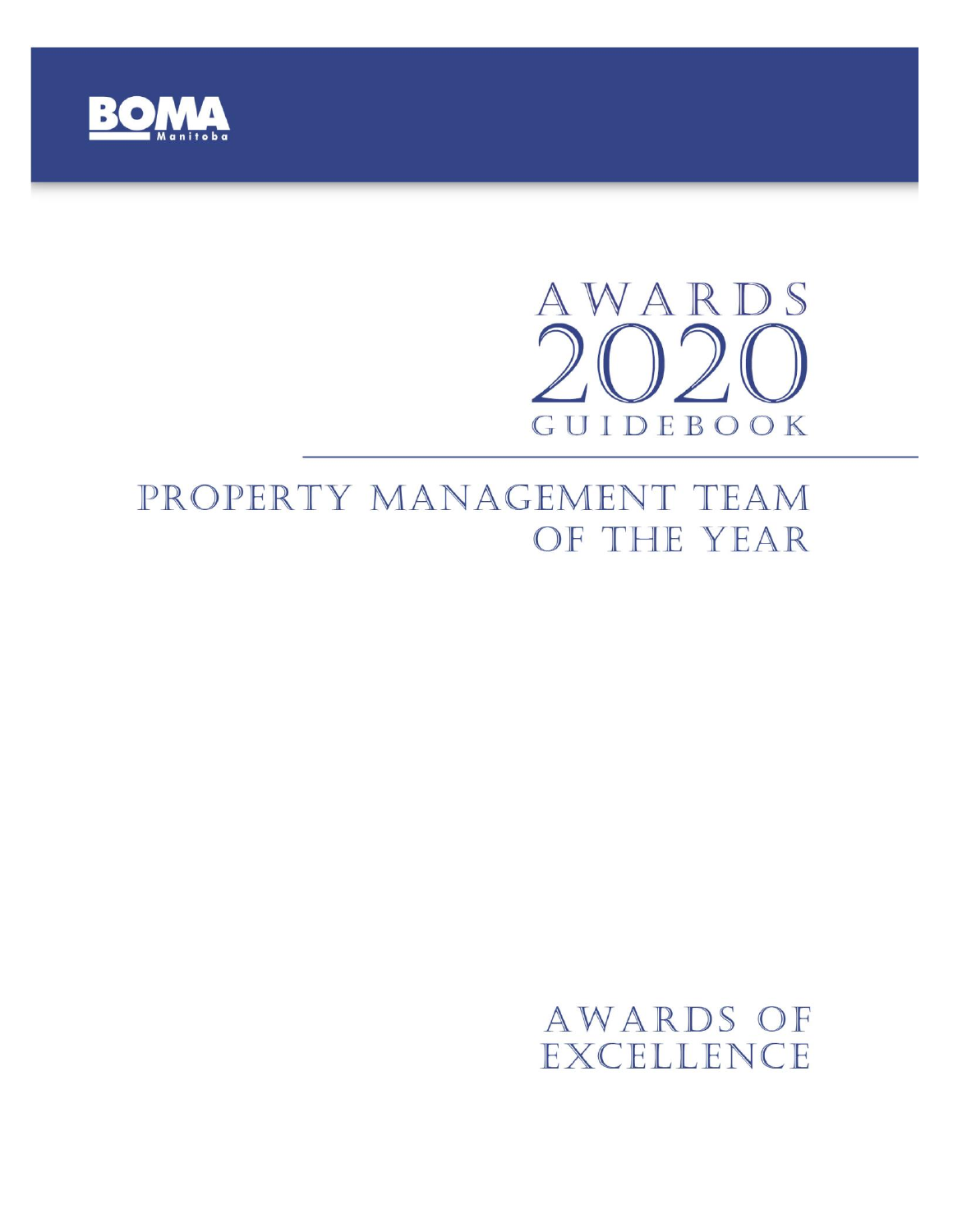



#### **APPLICATION FOR PROPERTY MANAGEMENT TEAM OF THE YEAR:**

This award is aimed at the tenant-focused, high service-oriented property management team that consistently provides excellence in tenant relations.

The team must demonstrate a high level of customer service while working in the commercial real estate property management industry.

Please note that a team is not eligible to win the award in consecutive years.

## **WRITTEN RESPONSE**

Section 1-3 below describes the components to be addressed in writing. A maximum point score for the written responses is 100.

## **CRITERIA**

Each application must be accompanied by a written submission (per 'Written Responses' section, below), and letters of reference on behalf of the company.

Letters of reference must include the occupation, address, and telephone number of the reference as well as their relationship to the applicant. There must be a minimum of two letters of reference with each application. References may be contacted during judging. Electronic emails (feedback from tenants) are also accepted.

Submissions must attain a minimum of 70% (i.e. 70 points) to be eligible for the award.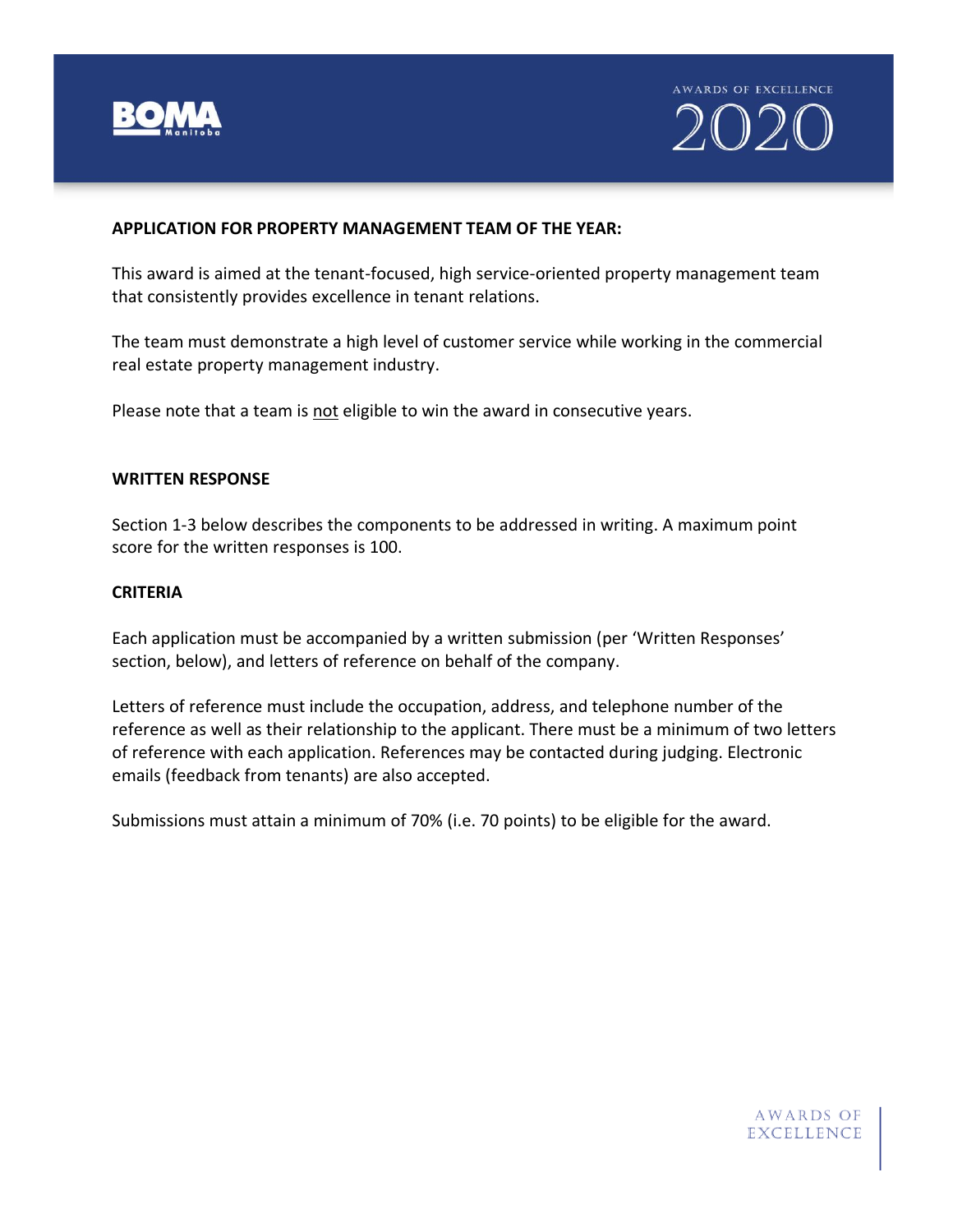

AWARDS OF EXCELLENCE 2020

#### **WRITTEN RESPONSES**

#### *(50 points)*

- 1. **Tenant Satisfaction Section:** (25 points)
	- **A. Outline your company's tenant satisfaction plan. You should include details and/or descriptions on:** 
		- Your company's goals and objectives that ensure tenant satisfaction,
		- Systems in place that measure how you're doing at accomplishing the goals and objectives.
		- How you obtain tenant input in developing tenant satisfaction goals and objectives.
		- How the tenant services representative contributes to tenant satisfaction.
		- Staff training that supports tenant satisfaction. How often is this training offered to staff?
		- Describe the system or procedures for handling tenant complaints.
		- What systems or procedures are in place to solicit tenant feedback and suggestions?

#### B. **What do you & your company do to demonstrate:** (10 points)

- A commitment to achieving tenant satisfaction goals and objectives maintained by many levels of their organization.
- A recognition/reward program for employees who excel at tenant service.

#### **C. How do you or your company: (10 points)**

- Handle tenant calls re: building maintenance/service needs.
- Consistently deliver dependable service.
- Make tenants and suppliers want to recognize and acknowledge the benefits of working with you or your company
- Make it easy and convenient for tenants and suppliers to do business with you.
- Deliver on promises in a timely manner.
- Ensure tenant retention.
- D. Above and Beyond: (5 points)
	- What innovative or unique things does your company do that distinguishes you from other companies?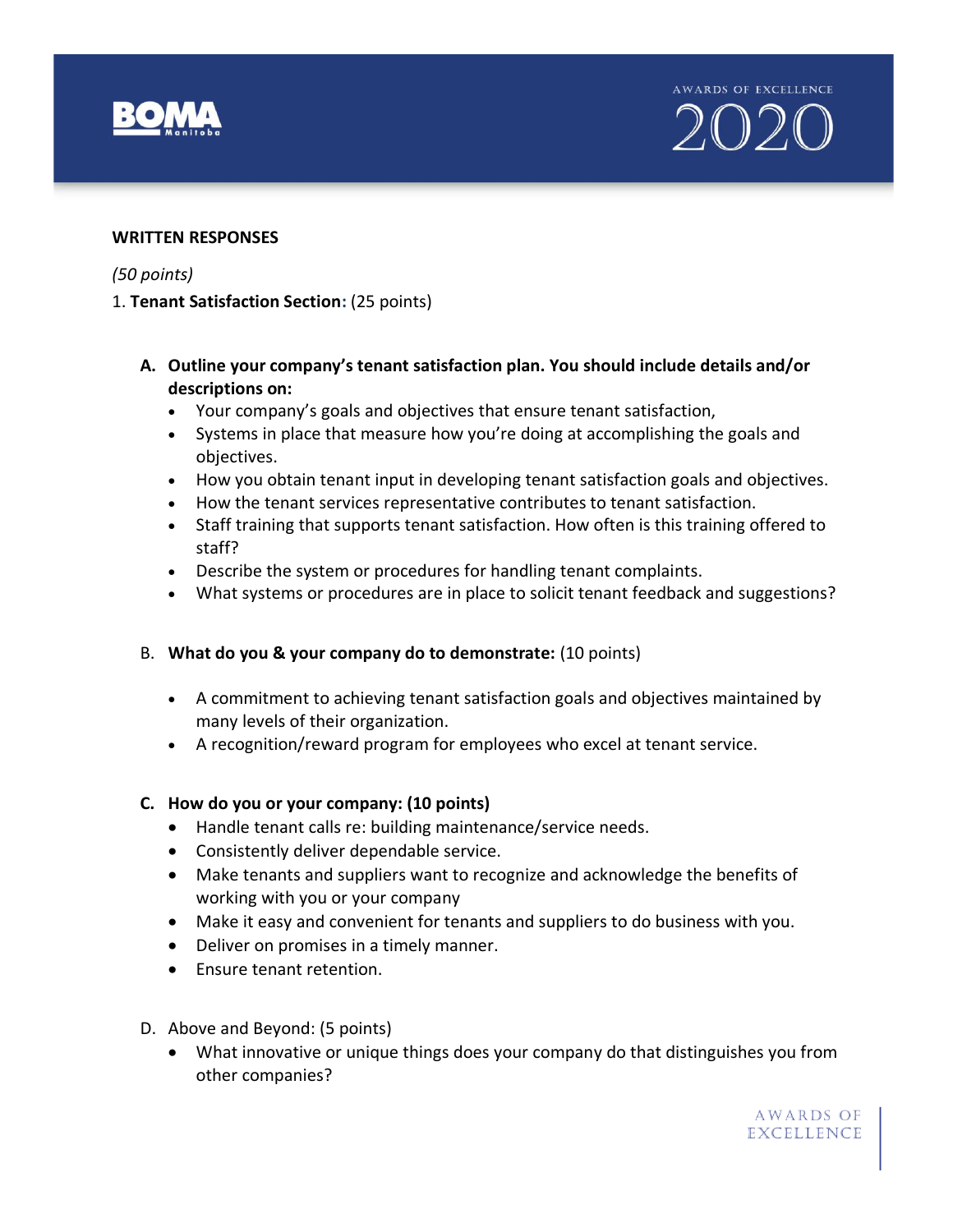AWARDS OF EXCELLENCE 2020

(50 points)

# 2. **Building Maintenance and Management section**

**A. Staff management is a vital part of an excellent team. Listed below are some activities that build teams and show excellent management techniques. Describe or demonstrate how your company incorporates any of the activities below that apply:** 

- Team building exercises or retreats,
- Staff training and professional development programs utilized to improve staff and keep them current,
- Community or charity involvement your company/team participate in,
- Staff fitness plans or benefits
- Employee mentorship programs
- Succession planning for promotion or retirement.

# **B. Describe how your company manages and maintains your building with reference to:**

- The building/company's capital plan.
- Cost reduction measure to introduce energy cost savings and BOMA BEST for operations,
- Maintaining tenant satisfaction when equipment or services are offline for repair/replacement and maintenance.
- Innovations you incorporate to ensure the building is well maintained.